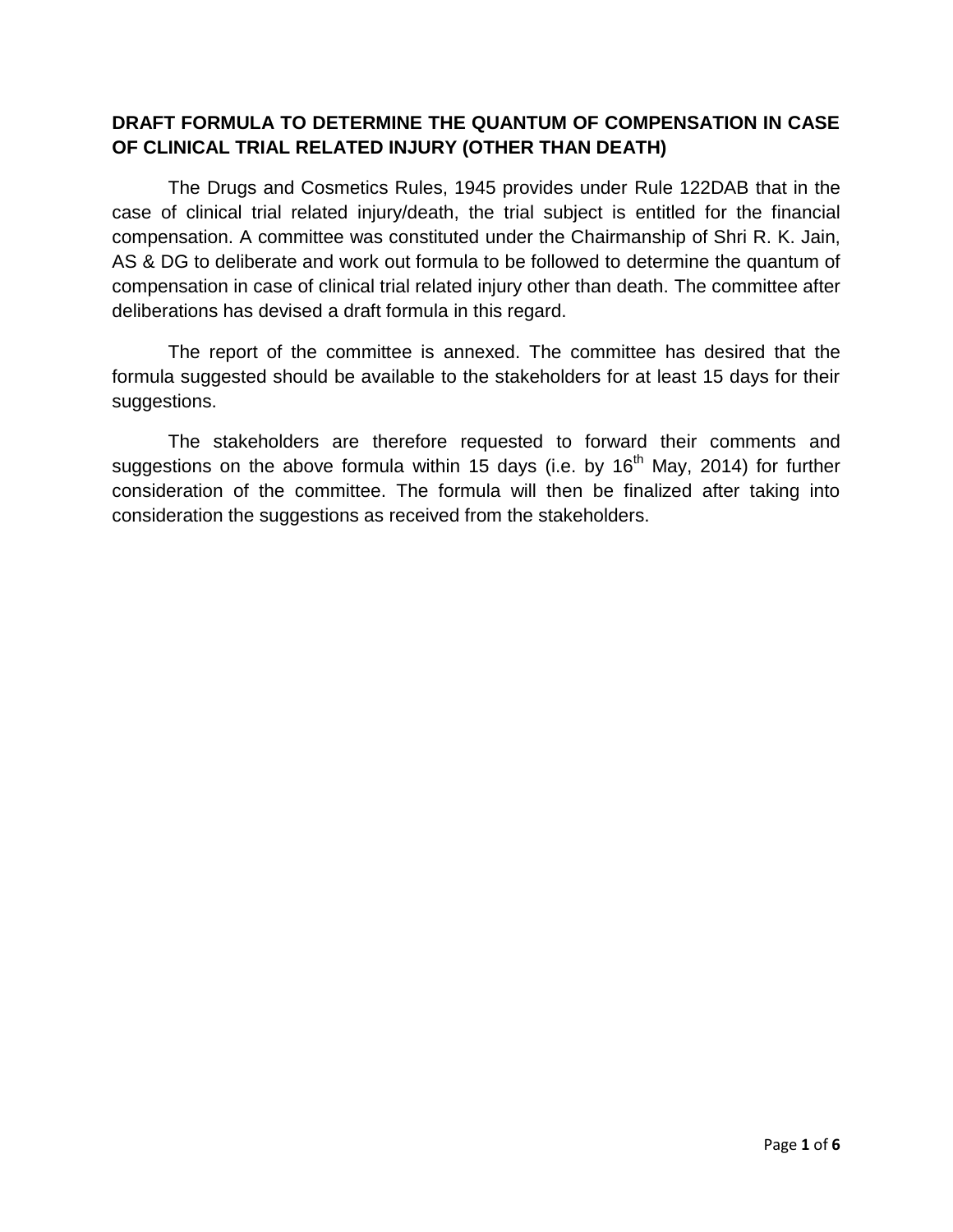## **REPORT OF THE COMMITTEE CONSTITUTED TO PREPARE FORMULA TO DETERMINE THE QUANTUM OF COMPENSATION IN CASE OF CLINICAL TRIAL RELATED INJURY (OTHER THAN DEATH)**

As per Rule 122DAB of Drugs and Cosmetics Rules 1945, in case of clinical trial related injury/death, the trial subject is entitled for the financial compensation. The Sponsor or his representative is required to pay the compensation as per the order of DCG(I). The financial compensation will be over and above the expenses incurred on the medical management of the trial subject. The Appendix XII of schedule Y of the Drugs and Cosmetics Rules prescribes the procedure for processing the reports of Serious Adverse Events (SAEs) including death to arrive at the cause of death/injury to the subject and to decide the quantum of compensation.

As per the procedure, in case of SAE of death, the DCG(I) will determine the cause of death and decide the quantum of compensation after considering the recommendation of Independent Expert Committee constituted for the purpose. In case of SAE other than death, the DCGI will determine the cause of death and decide the quantum of compensation considering the reports of the Investigator, Sponsor and Ethics Committee. However, there is an option to constitute expert Committee to advise the DCG(I) in the matter.

The Independent Expert Committee constituted for examination of SAE of deaths has already devised a formula being followed for determining the quantum of compensation in case of clinical trial related death which is as under.

**Compensation = (B x F x R)/ 99.37**

Where,

- $B =$  Base amount (i.e. 8 lacs)
- $F =$  Factor depending on the age of the subject as per Annexure 1 (based on Workmen Compensation Act)
- $R$  = Risk Factor depending on the seriousness and severity of the disease, presence of co-morbidity and duration of disease of the subject at the time of enrolment in the clinical trial between a scale of 0.5 to 4 as under:
- 1 .0.50 terminally ill patient (expected survival not more than (NMT) 6 months)
- 2. 1.0 Patient with high risk (expected survival between 6 to 24 months)
- 3. 2.0 Patient with moderate risk
- 4. 3.0 Patient with mild risk
- 5 4.0 Healthy Volunteers or subject of no risk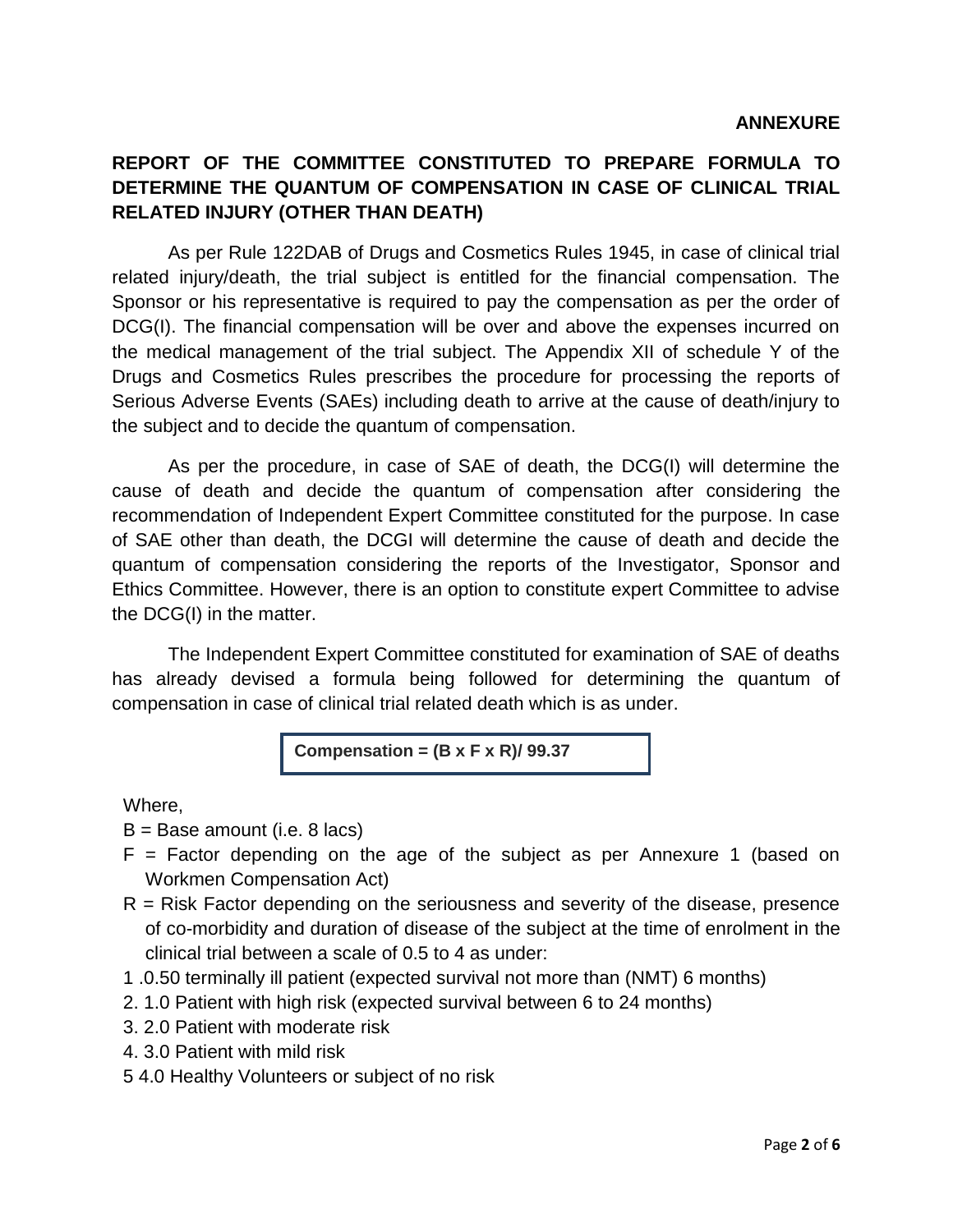However, in case of patients whose expected mortality is 90 % or more within 30 days, a fixed amount of Rs. 2 lacs should be given.

The Apex Committee and the Technical Committee in their  $7<sup>th</sup>$  meeting held on 30.08.2013 and 23.08.2013 respectively, after detailed discussions agreed to the above formula for determining the quantum of compensation in cases of clinical trial related deaths. The Apex Committee in the said meeting recommended that a separate formula should also be worked out for determining the quantum of compensation in case of clinical trial related injury (other than death).

In view of the above, a committee was constituted under the Chairmanship of Shri R. K. Jain, AS & DG comprising following members to deliberate and work out a formula to be followed to determine the quantum of compensation in case of clinical trial related injury (other than death) in accordance with the provisions of the Drugs and Cosmetics Rules.

- 1. Dr. Y. K. Gupta, Head, Department of Pharmacology, AIIMS, Ansari Nagar, New Delhi – 110 029
- 2. Dr.Arun Agarwal, Professor of ENT, Maulana Azad Medical College,Bahadur Shah Zafar Marg New. Delhi
- 3. Dr. B. T. Kaul, Prof. of Law, Delhi University, Law Centre II, DhaulaKaun, New Delhi – 110021
- 4. Dr Mira Shiva, Coordinator, Initiative for Health, Equity and Society, A-60, HauzKhas, New Delhi - 110 016

The Committee met and deliberated the matter in detail on 04-Apr-2014.The Committee discussed various criteria that could be considered for determination of quantum of compensation in case of clinical trial related injury other than death. The Committee opined that for calculation of quantum of compensation in such cases the guiding principle may be linked to the criteria considered for calculation of compensation in cases of death. The Committee also deliberated that the quantum of compensation in case of clinical related injury (not resulting in death) should not exceed the quantum of compensation which would have been due for payment in case of death of the subject since the loss of life is the maximum injury possible.

Considering the definition of SAE, the following sequelae other than death are possible in a clinical trial subject, in which the subject shall be entitled for compensation in case the SAE is related to clinical trial.

- (i) A permanent disability
- (ii) Congenital anomaly or birth defect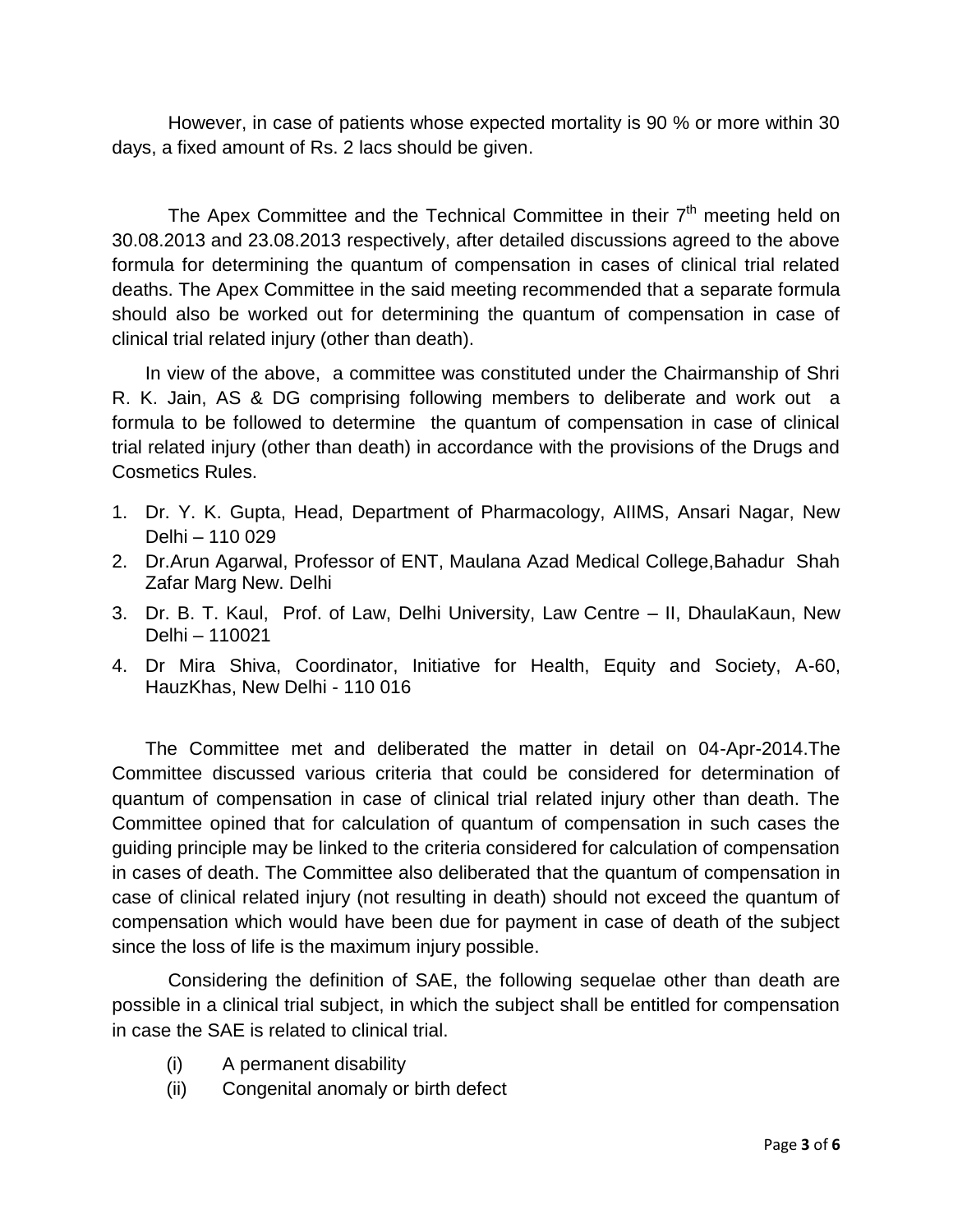- (iii) Chronic life-threatening disease or
- (iv) Reversible SAE in case it is resolved.

The Committee considered that unlike clinical trial relatedSAE of death, the formula for determination of compensation in each of the above 4 sequelae may be different.

Accordingly, the committee deliberated separately the each of the above four situations and worked out the criteria to be followed as under:

#### (i) SAE causing permanent disability to the subject

In case of SAE causingpermanent disability to the subject, the Committee deliberated that so far as the quantum of compensation is concerned, 100% permanent disability to a subject may not be considered equivalent to the death of the subject. Therefore, even in case of 100% permanent disability, the quantum of compensation should be less than that for the death of the subject. After detailed deliberation the committee arrived at a decision that quantum of compensation in case of 100% disability should be 80% of the compensation which would have been due for payment to the nominee (s) in case of death of the subject. The quantum for less than 100% disability will be proportional to the actual percentage disability the subject has suffered.

Accordingly, committee arrived at the following formula:

**Compensation =(Dx80 x C)/ (100x100)**

Where,

D= Percentage disability the subject has suffered.

C= Quantum of Compensation which would have been due for payment to the subject's nominee(s) in case of death of the subject.

### (ii) SAE causing congenital anomaly or birth defect

The committee opined that the congenital anomaly or birth defect in a baby may occur due to participation of any one or both the parent in clinical trial. Following situations may arise due to congenital anomaly or birth defect.

- a) Still birth
- b) Early death due to anomaly
- c) No death but deformity which can be fully corrected through appropriate intervention
- d) Permanent disability (mental or physical)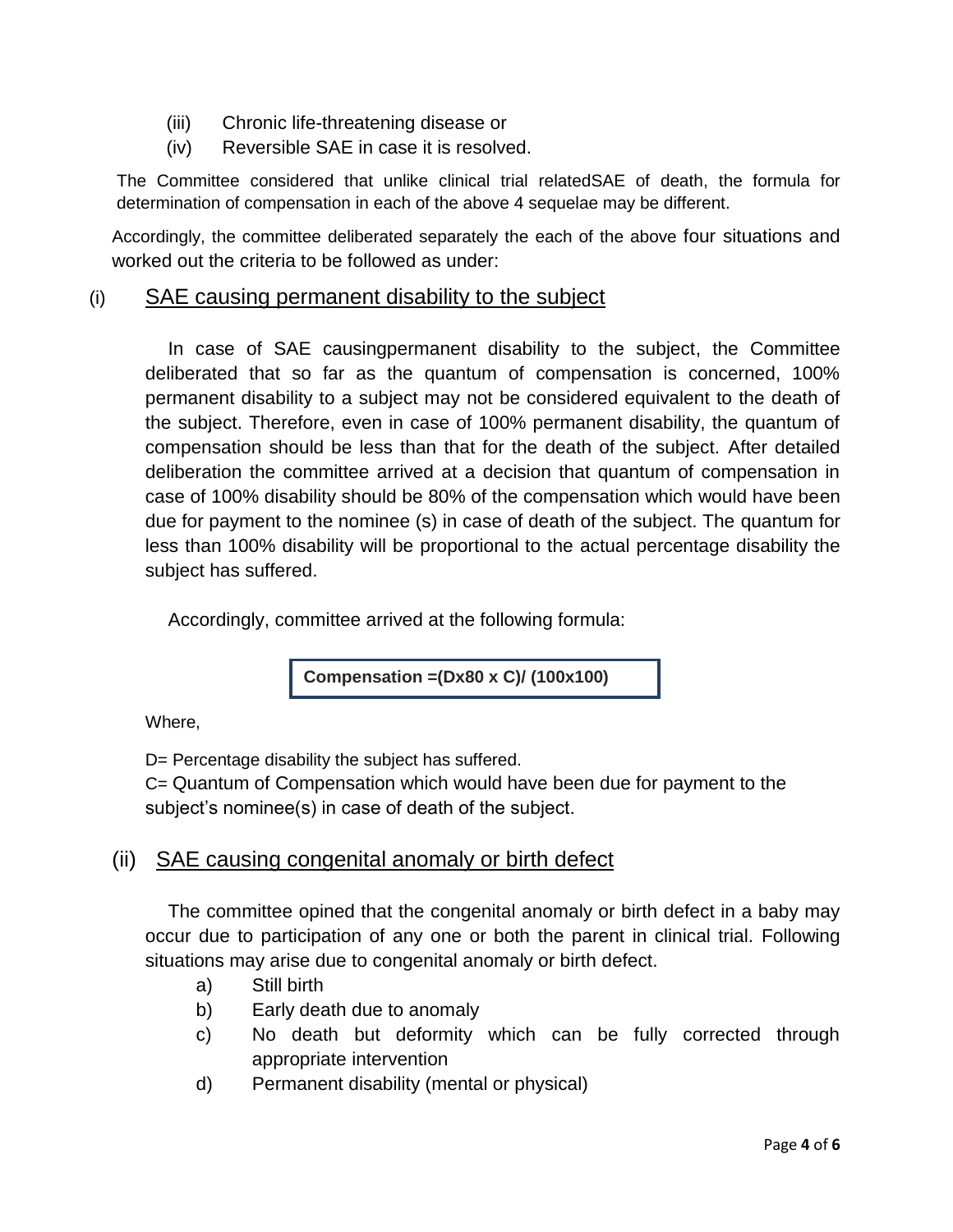The Committee opined that the compensation in such cases should be a lumpsumamount such that if that amount is kept by way of fixed deposit or alike, it should bring a monthly interest amount which is approximately equivalent to half of minimum wage of the unskilled worker (in Delhi). The committee noted that this aspect was duly considered while fixing Rs. 8 lacs as base amount for determining the amount of compensation in case of SAE resulting into death. Hence, the Committee decided that quantum of compensation in such cases of SAE should be half of the base amount as per formula for determining the compensation for SAE resulting into death.

In case of birth defect leading to  $(c)$   $\&(d)$  above to any child, the medical management as long as required should be provided by the Sponsor or his representative which will be over and above the financial compensation.

### (iii) SAE causing life-threatening disease

The committee deliberated that the quantum of compensation in such cases should be linked to the duration (in days) for which the subject remained under lifethreatening situation and required medical care, irrespective of number of days of hospitalisation. The committee also considered that compensation per day in such cases should be equal to minimum wage of unskilled worker (of Delhi).

Accordingly, the Committee arrived at the following formula.

**Compensation = N x W** 

Where,

N= Number of days for which the trial subject remained under life-threatening situation requiring medical care, irrespective of number of days of hospitalisation. W= Minimum wage per day of the unskilled worker (in Delhi)

# (iv) Reversible SAE in case it is resolved

In case of clinical trial related SAE which was reversible and resolved, the quantum of compensation should be linked to the number of days of hospitalization of the subject. The compensation per day of hospitalization should be equal to the wage loss. The wage loss per day should be calculated based upon the minimum wage of the unskilled worker (in Delhi)